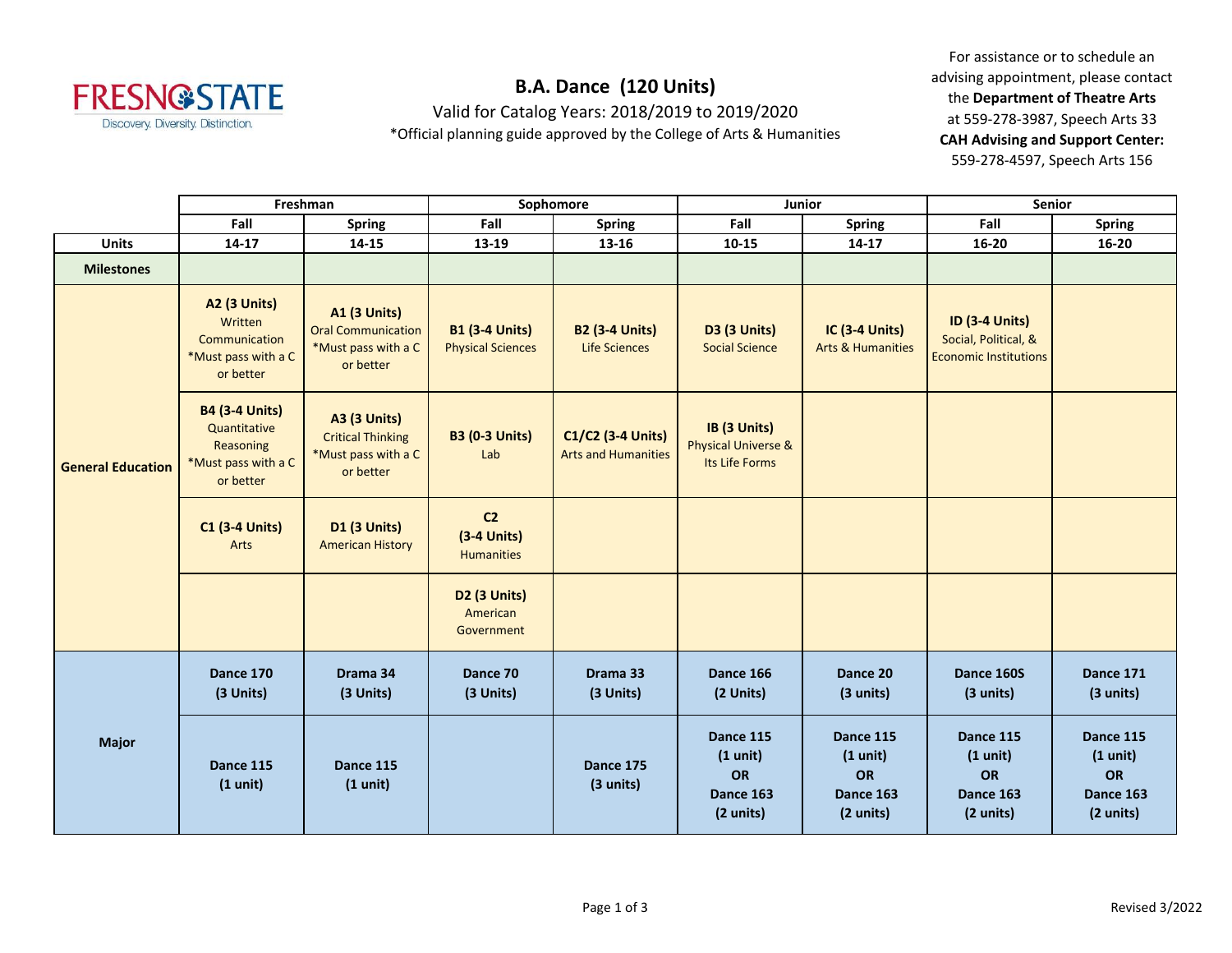

## **B.A. Dance (120 Units)**

Valid for Catalog Years: 2018/2019 to 2019/2020

\*Official planning guide approved by the College of Arts & Humanities

For assistance or to schedule an advising appointment, please contact the **Department of Theatre Arts** at 559-278-3987, Speech Arts 33 **CAH Advising and Support Center:**  559-278-4597, Speech Arts 156

|                                                        | Freshman                                                                      |                                                                               | Sophomore                                                                     |                                                                               | Junior                                                                                                                  |                                                                               | <b>Senior</b>                                                                 |                                                                               |
|--------------------------------------------------------|-------------------------------------------------------------------------------|-------------------------------------------------------------------------------|-------------------------------------------------------------------------------|-------------------------------------------------------------------------------|-------------------------------------------------------------------------------------------------------------------------|-------------------------------------------------------------------------------|-------------------------------------------------------------------------------|-------------------------------------------------------------------------------|
|                                                        | Fall                                                                          | <b>Spring</b>                                                                 | Fall                                                                          | <b>Spring</b>                                                                 | Fall                                                                                                                    | <b>Spring</b>                                                                 | Fall                                                                          | <b>Spring</b>                                                                 |
| <b>Units</b>                                           | $14 - 17$                                                                     | $14 - 15$                                                                     | 13-19                                                                         | 13-16                                                                         | $10 - 15$                                                                                                               | 14-17                                                                         | $16 - 20$                                                                     | $16 - 20$                                                                     |
| <b>Major</b>                                           | Dance 117A OR C<br><b>AND OR</b><br><b>158A OR C</b><br>$(1-2 \text{ units})$ | Dance 117B OR D<br><b>AND OR</b><br><b>158B OR D</b><br>$(1-2 \text{ units})$ | Dance 117A OR C<br><b>AND OR</b><br><b>158A OR C</b><br>$(1-2 \text{ units})$ | Dance 117B OR D<br><b>AND OR</b><br><b>158B OR D</b><br>$(1-2 \text{ units})$ | Dance 117A OR C<br><b>AND OR</b><br><b>158A OR C</b><br>$(1-2 \text{ units})$                                           | Dance 117B OR D<br><b>AND OR</b><br><b>158B OR D</b><br>$(1-2 \text{ units})$ | Dance 117A OR C<br><b>AND OR</b><br><b>158A OR C</b><br>$(1-2 \text{ units})$ | Dance 117B OR D<br><b>AND OR</b><br><b>158B OR D</b><br>$(1-2 \text{ units})$ |
|                                                        |                                                                               |                                                                               |                                                                               |                                                                               |                                                                                                                         | Dance 159<br>$(3 \text{ units})$                                              | Dance 164<br>(3 units)                                                        |                                                                               |
| <b>Additional</b><br>Graduation<br><b>Requirements</b> |                                                                               |                                                                               |                                                                               |                                                                               | <b>UDWS (0-4 Units)</b><br>*Upper Division<br><b>Writing Exam</b><br>OR "W" Course (must<br>pass with a C or<br>better) | <b>Elective</b>                                                               | <b>Elective</b>                                                               | MI (3 Units)<br>Multicultural/<br>International                               |
|                                                        |                                                                               |                                                                               |                                                                               |                                                                               |                                                                                                                         |                                                                               | <b>Elective</b>                                                               | <b>Elective</b>                                                               |
|                                                        |                                                                               |                                                                               |                                                                               |                                                                               |                                                                                                                         |                                                                               |                                                                               | <b>Elective</b>                                                               |
|                                                        |                                                                               |                                                                               |                                                                               |                                                                               |                                                                                                                         |                                                                               |                                                                               | <b>Elective</b>                                                               |